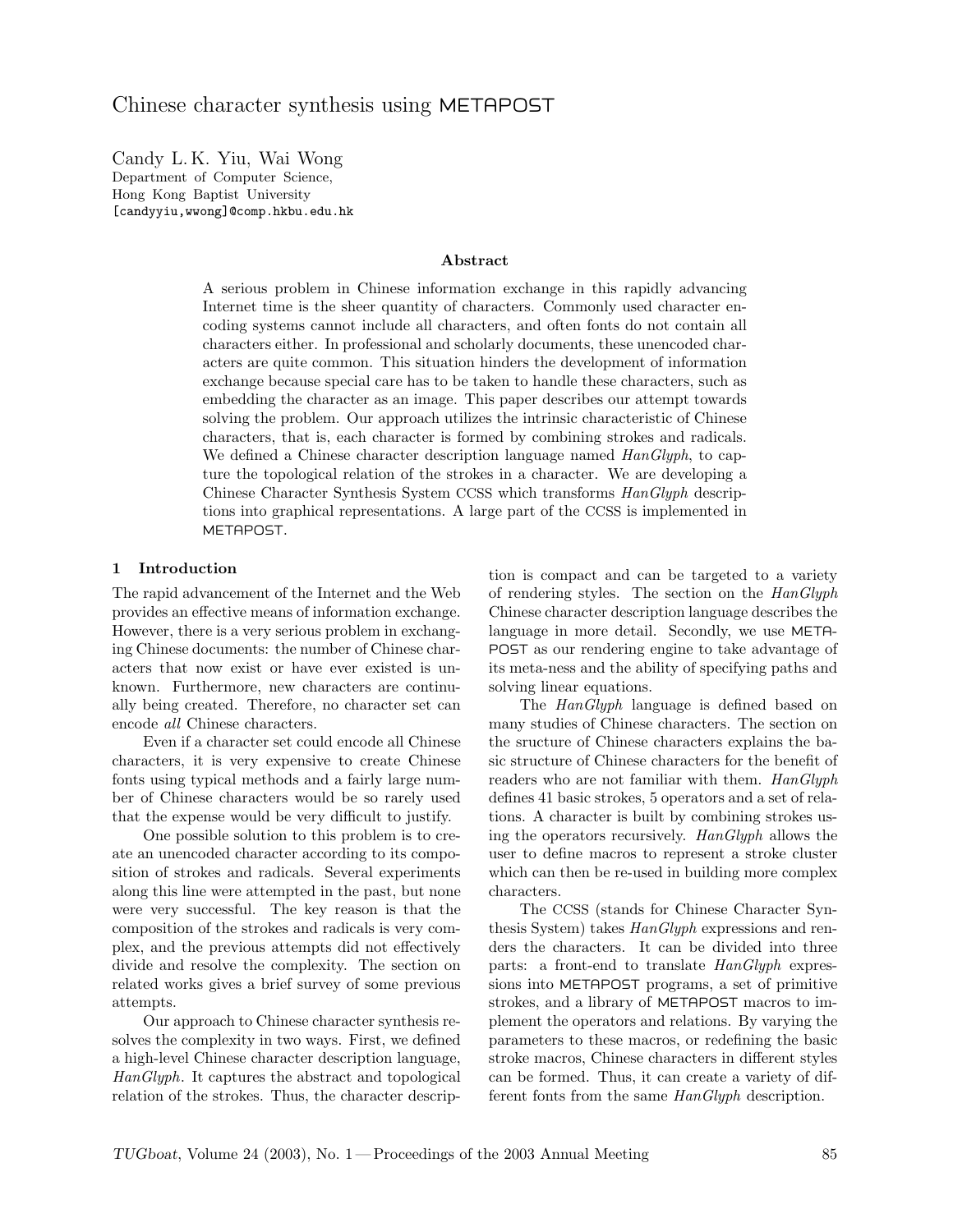# 2 The structure of Chinese characters

Chinese characters, or hanzi, have their roots in a very long history. A large body of literature on the study of the written form of Chinese language, dating from as early as more than 2000 years ago (during the Han dynasty) up to now, is available. The written form of Indo-European languages consists of around 30 characters. Words are formed using these characters in a linear fashion. In contrast, written Chinese language is denoted by tens of thousands of hanzi. The exact number of hanzi that have ever existed can never be known.

Many studies have pointed out that each Chinese character is composed from strokes. The number of strokes in a character varies from one for the simplest, up to around 50 for the most complex. Unlike the linear composition of words from characters in Indo-European languages, the arrangement of the strokes in hanzi is two-dimensional.

According to the convention of writing Chinese characters, a stroke is a continuous movement of the brush over the writing surface without being lifted up. It is commonly agreed that there are five basic strokes:  $-$  (橫 héng<sup>1</sup>), ㅣ (豎 shù), ノ (撇 piě),  $\setminus$  (捺 nà) and  $\setminus$  (點 diǎn).

In practice, each of these basic strokes has some variations depending on the position in a character. For example, the stroke  $\angle$   $\hat{\mathcal{H}}$  can have two variations:  $\tilde{\mathcal{P}}$  ( $\tilde{\mathcal{P}}$   $\tilde{\mathcal{R}}$  pìngpiě) (as the top stroke in  $\tilde{\mathcal{P}}$ ) and ) (豎撇 shùpiě) (as the leftmost stroke in 月). In addition, a number of combinations of these basic movements are considered as strokes because they are connected in a natural way in writing. For example,  $a - (\nexists)$  followed by  $a \nearrow (\nexists)$  is a single stroke  $\overline{Z}$  called (横折撇 hèngzhépiě). Modern studies of Chinese characters [1, 9] identified a small set of around 40 strokes as the basic elements of hanzi.

Although the arrangements of strokes to form a hanzi is very complex, there are some rules that guide the formation of characters. Further, some stroke arrangements are relatively stable and appear in many characters. Some of these arrangements are themselves *hanzi*, for example,  $\boxdot \Xi$ ; some of them are known as radicals which are used in Chinese dictionaries to index characters, for example,  $\not\subset \mathbb{P}$ . There are some relatively stable arrangements that are not hanzi themselves, nor radicals, but appear in many characters. We will use the term *components* to refer to all these kinds of stroke arrangements,

while we use a more general term *stroke clusters* to refer to any arrangements of several strokes.

Except for a small number of very simple characters, such as  $\lambda, \pm, +$ , which cannot be divided into component parts, all hanzi can be considered as compositions of certain components. The ways of composing hanzi from components are known as the *structure* of the character. Many studies, such as [2] and [8], have identified around 10 different types of structures if one considers how to compose a character from only two components. This does not place serious restrictions, because the composition process can be performed recursively. Figure 1 illustrates the commonly used structures.

# 3 Related works

Based on the studies of Chinese characters, several attempts have been carried out to create hanzi from a structural composition approach.

Toshiyuki et al [10] proposed a way of describing Chinese characters using sub-patterns. In principle, their method is similar to the approach of Han-Glyph because the underlying theory of character structure is intrinsic to all Chinese characters.

Dong [11] and Fan [5] reported their work on the development of a Chinese character design system which took a parametric approach to create characters in different styles. Lim and Kim [7] developed a system for designing Oriental character fonts by composing stroke elements.

Inspired by the success of METAFONT [6] in creating latin character fonts, Hobby and Gu [3] attempted to generate Chinese characters of different styles using METAFONT. A small set of strokes were defined in METAFONT. A small set of radicals were then defined as METAFONT macros by using the strokes. Characters can then be specified as METAFONT programs using these macros as building blocks. By varying some parameters governing the shapes of the strokes, fonts of different styles can be generated. However, the research was not conclusive because they only generated fonts with a very small character set (128 characters).

Another attempt similar to Hobby and Gu was done by Hosek [4] who aimed at generating hanzi from a small sets of components.

A common theme of the works mentioned is the difficulty of handling the complexity of the structures and the numerousness of characters. Our approach handles the complexity by using an abstract description and a layered CCSS to decompose the complexity into several sub-problems. On the Han-Glyph level, we consider strokes as abstract objects.

 $1$  The word heng following the *hanzi* name of the stroke is in pinyin, a phonetic transcription of Chinese characters. We hope these pinyin transcriptions can help readers who do not know Chinese to pronounce the names of the strokes.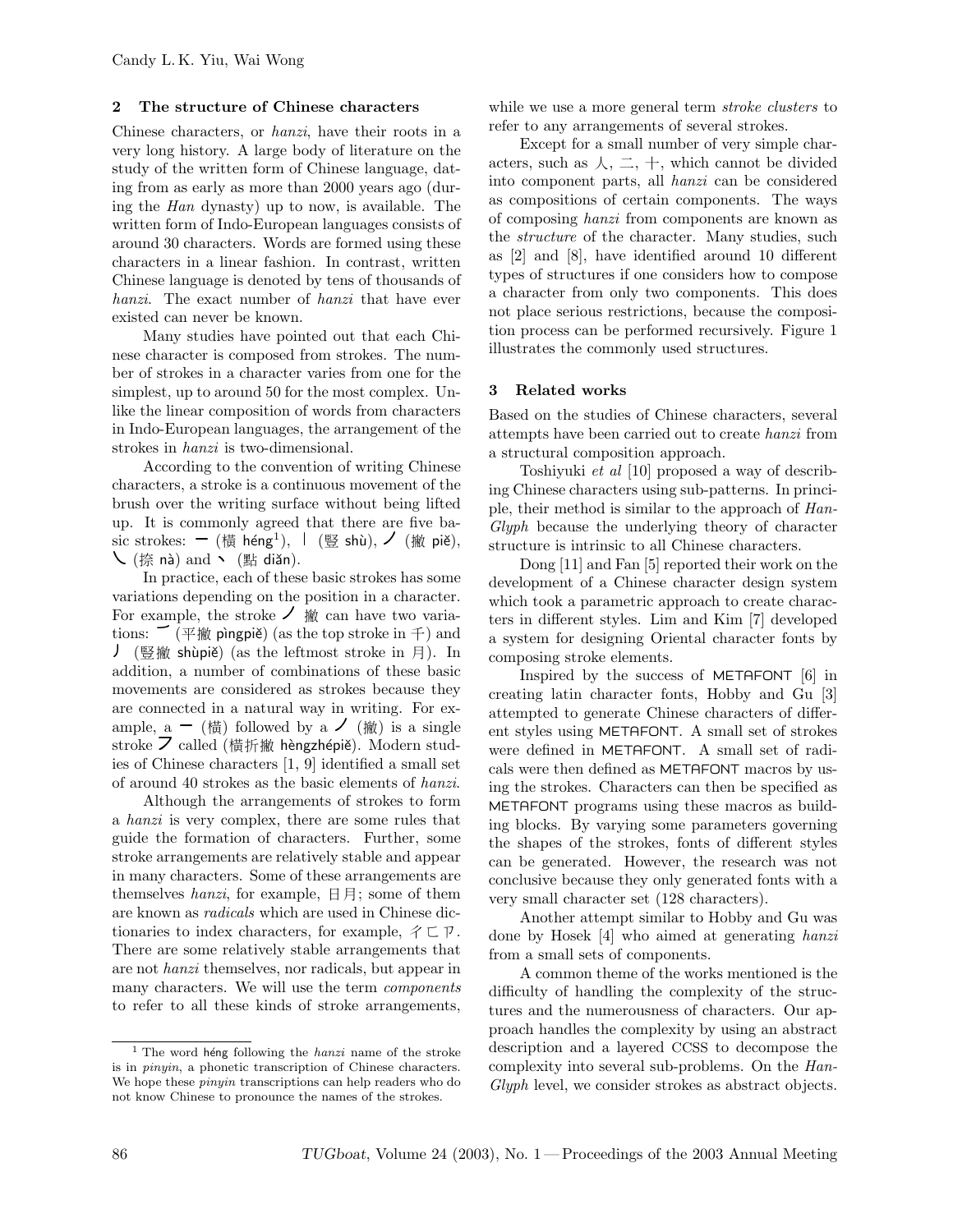

Figure 1: The basic structure of *hanzi*.

We need to specify only the relative positions between these abstract objects. On a lower level, we can work out the outline of the strokes and fine tune the positions.

Another theme of the works mentioned is that they are mainly aimed at the design and generation of character fonts. Our approach can certainly be applied in font generation. However, a very important application area, namely the exchange of Chinese character information, is made possible with our character description language HanGlyph.

# 4 The HanGlyph language

Based on the analysis described in previous sections, we defined a Chinese character description language, named HanGlyph. The most crucial characteristic of this language is that it is abstract and it captures only the topological relation of the strokes that form a character.

The essential information needed to distinguish a Chinese character is the arrangement of strokes. The precise location of each stroke can vary in a large extent up to a certain threshold, and the character can still be recognized correctly. For example, the following two characters,  $\pm$  and  $\pm$ , comprise exactly the same strokes and in exactly the same arrangement. The only difference between them is the relative length of the two horizontal strokes. Exactly how much longer a horizontal stroke is in these characters is unimportant for distinguishing between them. To recognize the character  $\pm$ , the threshold is that the upper horizontal stroke must be shorter than the lower one. Therefore, the Han-Glyph language does not describe the precise geometric information of the characters.

# 4.1 The strokes

After studying a number of Chinese linguistic and graphological works, we selected a set of 41 strokes as the primitives of  $\text{HanGlyph.}$  Each primitive stroke is assigned a Latin letter as its code so that users can easily write  $\text{H}$ anGlyph expressions using a standard qwerty keyboard. Table 1 lists these primitive strokes.

#### 4.2 The operators and relations

To form a Chinese character, one combines primitive strokes using operators. Five operators are defined as listed in Table 2. Figure 1 illustrates the composition performed by these operators. Each operator combines two operands to form a stroke cluster. This operation continues recursively until the desired character is formed. For example, to describe the character  $\pm$ , one may first combine two horizontal strokes using the top-bottom operator, then use the cross operator to add a vertical stroke. The HanGlyph expression for this character (written in ASCII characters) is **h** h= $s$ +. (*Note*: the expression is in postfix notation.)

However, with only these operators, some characters, like  $\pm$  and  $\pm$  mentioned above, cannot be distinguished. To resolve situations like this, we can augment the operator with a number of relation specifiers to describe the operation in more specific terms. For our sample character  $\pm$ , the proper Han-Glyph expression should be **h**  $h = < s<sup>+</sup>$ , where the symbol < denotes the relation that the length (i.e., the horizontal dimension) of the upper horizontal strokes must be shorter than the lower one, and the symbol \_ denotes the relation that the two operands of the cross operator, namely  $\equiv$  and  $\perp$ , are aligned at the bottom.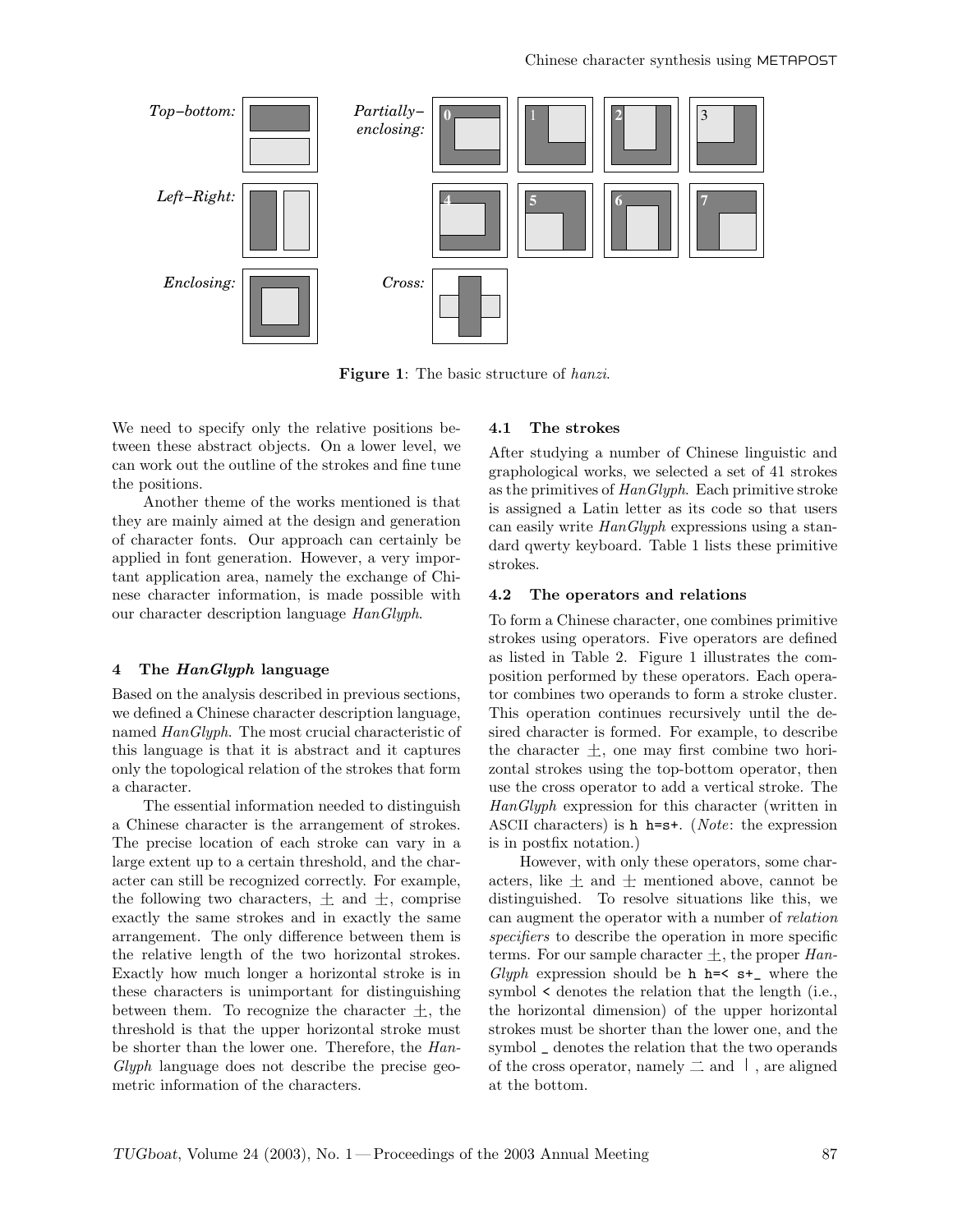| <b>Stroke</b>            | Name | Code         | Examples        | <b>Stroke</b> | Name | Code          | Examples |
|--------------------------|------|--------------|-----------------|---------------|------|---------------|----------|
| ↖                        | 點    | d            | 衣主沙             |               | 撇    | p             | 大人少      |
| $\mathbf{r}$             | 左點   | D            | 心快熱             |               | 平撇   | $\mathsf{P}$  | 看千毛      |
| $\Delta$                 | 長點   | f            | 不               |               | 豎撇   | q             | 用月兒      |
| く                        | 撇點   | g            | 女好巡             | L             | 撇折   | r             | 么絲去      |
|                          | 橫    | $\mathbf h$  | $\equiv \equiv$ |               | 捺    | n             | 人大丈      |
|                          | 横折   | i            | 口四國             |               | 平捺   | $\mathbf v$   | 走趕       |
|                          | 横折鉤  | j            | 勾狗月             | ╱             | 提    | $\mathbf t$   | 刁打地      |
|                          | 横折撇  | k            | 又水冬             | $\checkmark$  | 點提   | U             | 冰清       |
|                          | 横折彎  | $\mathbf 1$  | 沿船般             |               | 横折折  | N             | 凹        |
| Z                        | 横折彎鉤 | $\mathbf m$  | 乙吃              |               | 横折折折 | L             | 凸        |
|                          | 横鉤   | a            | 冠皮軍             | ᢋ             | 横折折鉤 | J             | 万仍       |
|                          | 豎    | S            | 十中用             | L             | 横折提  | E             | 计        |
|                          | 豎折   | $\mathbf b$  | 山區忙             |               | 横撇彎鉤 | K             | 隊        |
|                          | 豎彎   | $\mathsf{C}$ | 四酒              |               | 豎折折  | B             | 鼎亞       |
| U                        | 豎彎鉤  | W            | 見兒              | ל             | 豎折折鉤 | $\mathcal{C}$ | 馬弓       |
|                          | 豎提   | e            | 衣根              | ל             | 豎折撇  | Q             | 专        |
|                          | 豎鉤   | S            | 丁寸利             |               | 横斜鉤  | M             | 風颱       |
|                          | 彎鉤   | X            | 狗狼家             | 3             | 横折折撇 | $\mathbb R$   | 廷建及      |
|                          | 斜鉤   | Y            | 我氣代             | $\prime$      | 撇點   | $\mathbf{z}$  | 学        |
| $\overline{\phantom{0}}$ | 臥鉤   | W            | 心感              | 7             | 横折斜  | F             | 子魚矛      |
|                          | 横豎彎鉤 | $\circ$      | 九几              |               |      |               |          |

Table 1: HanGlyph primitive strokes

Table 2: HanGlyph operators

| Name                          | Symbol | Example |
|-------------------------------|--------|---------|
| top-bottom $E$ $\overline{F}$ |        | 昌早李     |
| left-right 左右                 |        | 明他你     |
| fully enclosing 全包            | Ø      | 回國困     |
| half enclosing 半包†            |        | 凶問區     |
| cross 穿插                      |        | 十半木     |

†A digit ranging from 0 to 7 should suffix the half enclose operator to indicate the direction of the opening.

The following four kinds of relations are defined:

- 1. Dimension The relations in this group specify the relative dimension of the operands, i.e., comparing the width and height of their bounding boxes. There are four boolean relations: less than  $(\leq)$ , greater than  $(\geq)$ , not less than  $(\leq)$ , not greater than  $(!)$ .
- 2. Alignment This specifies how the operands are aligned. The possible alignments are at top  $($ <sup>c</sup>), at bottom  $($ <sub>-</sub> $)$ , at left  $($ I $)$ , at right  $($  $)$  and centered (#). More than one alignment can be

added to an operation, for example, to align at bottom right  $(\_$ ).

- 3. Touching This specifies whether the operands can touch each other. The possible relations are touching  $(\tilde{\ })$  or not touching  $(\tilde{\ })$ . When combining two elements to form a new character, the strokes next to the interface of the two elements may or may not touch each other. In general, if the strokes on either side of the interface have the same direction, they will not touch each other, for example,  $\exists \exists$   $\exists \exists$ . Otherwise, the strokes may touch each other, for example,  $\Phi$ 相.
- 4. Scale  $(1)$  This is used to adjust the width and height of the resulting character after the operation.

# 4.3 The HanGlyph macros

It would be very tedious if every character is described down to all its primitive strokes. It can be seen that certain arrangements of strokes are very common, such as  $\exists \nexists$ , and so on. They are used to build up characters. We call them components. HanGlyph allows macros to be defined to stand for a component. For example, the component  $\boxminus$  is a macro with the name ri\_4. It is defined in terms of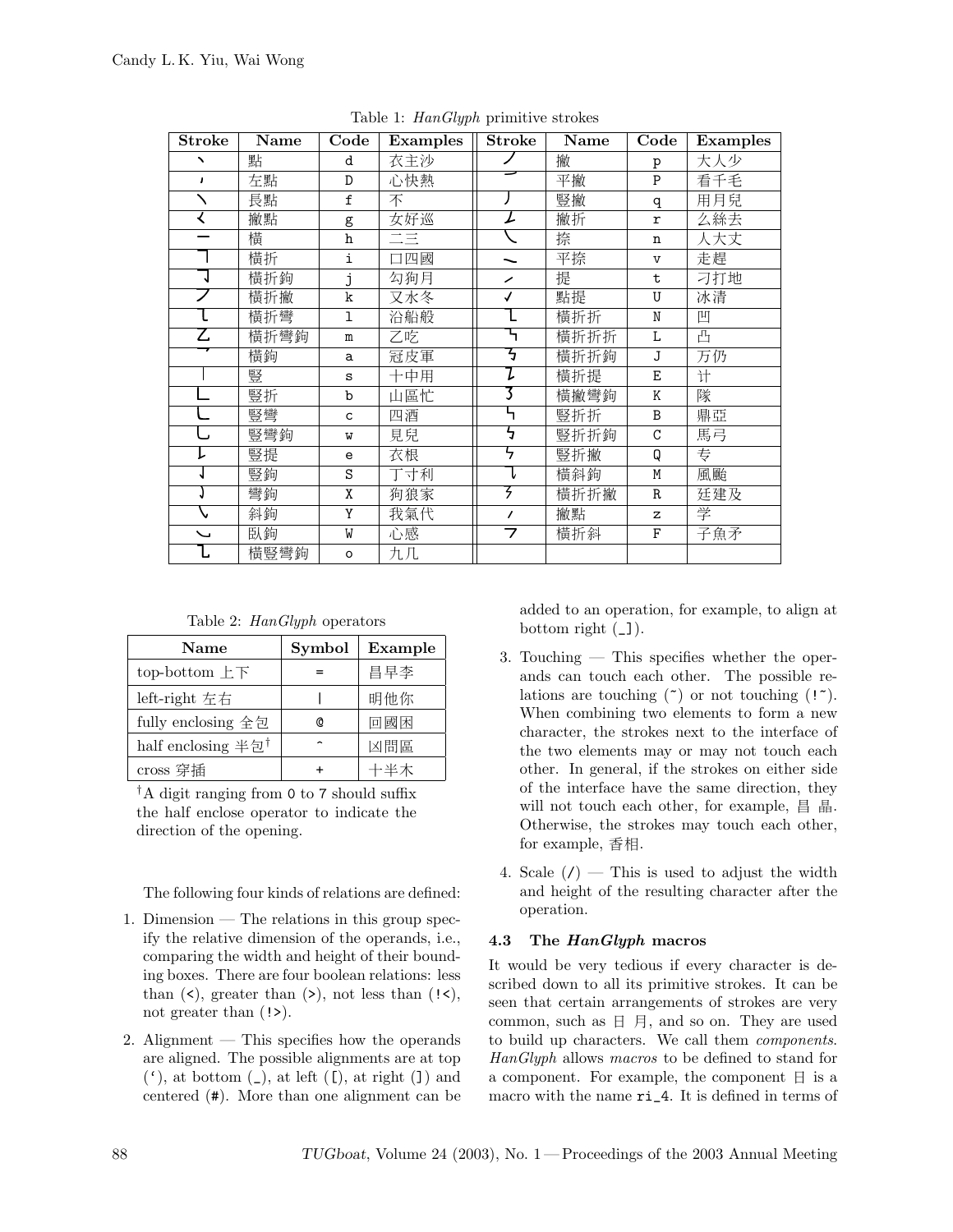

Figure 2: Basic stroke macros for the stroke J.

another macro sih representing the component  $\square$ . The actual definitions are as below:

 $let(sih)$ {s i|/h=/} let(ri\_4){sih h@}

With a small number of operators and relations, and using a postfix notation, the syntax of the HanGlyph language is very simple. This facilitates the development of simple language processors. Figure 5.4 shows the concrete syntax of HanGlyph.

After defining the HanGlyph language, we have written descriptions of more than 3755 Chinese characters (the first level characters in the GB2312-80 character set). We found that the  $\text{HanGlyph}$  language is adequate for its purpose, to capture the topological relation of the strokes.

# 5 The CCSS

The purpose of the Chinese Character Synthesis System (CCSS) is to render the HanGlyph expressions into a visual representation. For example, the Han- $Glyph$  expression **h**  $h = \langle$  only specifies that there are two horizontal strokes, one above another, and the upper stroke should be shorter than the lower one. It does not tell us about the exact distance between two strokes. In addition, it does not tell us exactly how much shorter is the upper stroke than the lower one.

The task of the CCSS is to determine and calculate the precise geometric information for each stroke so that a good rendering of characters can be generated.

The CCSS consists of three modules: basic strokes, composition operations and a HanGlyph-to-METAPOST translator. The first two modules are implemented as METAPOST macros. The translator is a C program.

# 5.1 Basic strokes

Each of the 41 basic strokes listed in Table 1 is implemented as a set of three METAPOST macros:

• A Control-point macro defines the control points, handle points and their properties. For

example, the stroke  $\mathbf{\bar{5}}$  (横折折鉤 héngzhézhégō u) has six control points and a handle point as shown in Figure  $2(a)$ . The locations of the points are specified relative to a reference point. The properties of a control point indicate whether it is a beginning, an end, or a turning point. These properties will be used in creating the outline since its shape at different types of points will be different, for example, the second control point is a turning point, the outline at this point will have a serif shape. The properties will also be used in the composition operations to determine whether certain transformation and positioning opeartions are required.

- A *Skeleton* macro specifies a path passing through the control points. This path is very important. Given two points, the path can be straight or curvy; therefore, this macro traces out the exact stroke skeleton. Figure 2(b) shows the skeletal path of the stroke  $\overline{\mathbf{z}}$ .
- An *Outline* macro creates the outline for the stroke. It is defined relative to the control points and the skeletal path. Figure 2(c) shows the outline for the stroke  $\overline{3}$ .

The first reason for organizing the stroke composition into three macros is to avoid distortion. In composition operations, each stroke will be transformed several times before the whole character is formed. If the stroke including the outline is represented in one macro, the transformation will distort the stroke thickness and even the direction in certain slant strokes.

Another reason is to provide meta-ness and flexibility. This organization provides several levels of style changes. The first level is to vary the parameters of the outline macros. For instance, changing the stroke thickness parameter will result in characters of varying stroke thickness. If we change the set of outline macros, we can create completely different font styles, but they may still be recognised as a family because the locations of control points are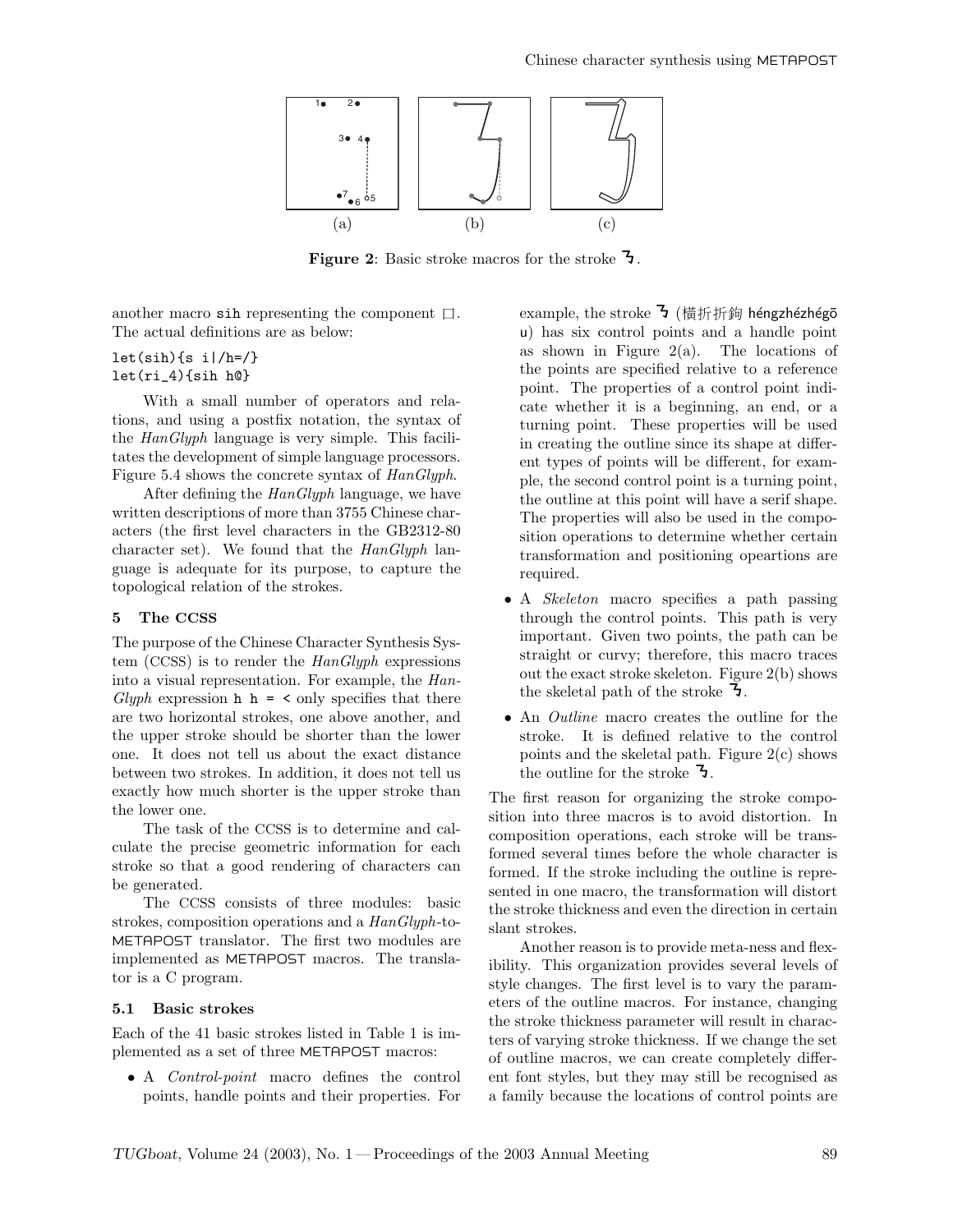

Figure 3: Variations of strokes having the same skeleton.

unchanged. More variations can be achieved if the control point macros and the skeleton macros are also changed. The result will be a completely different font family. Figure 3 shows three variations of the same skeleton. Figure  $3(a)$  is the simple skeletal path of the strokes. Figure 3(b) is the outline with serif. Figure  $3(c)$  is generated by stroking the skeleton with a pen angled at 25 degrees.

# 5.2 Composition operations

CCSS implements five operations corresponding to the five operators defined in  $\text{HanGlyph}$ . These operations are implemented as METAPOST macros. Again, the operators in HanGlyph represent abstract operations, like the Top-bottom operator (=) only means 'put an operand on top of another'. It carries no precise geometric information. Given this abstract instruction, the macro implementing this operation has to calculate the exact location and dimension of each operand. The resulting rendering should be a well-balanced and well-positioned arrangement of strokes.

One important task of the composition operation is to estimate the relative sizes and positions for its operands so that the result is visually wellbalanced. For example, Figure 4 illustrates two characters having the same radical  $\pi$  (mu) on their left side. The width of this radical in the first character  $\frac{d\mathbf{x}}{dt}$  (lin) is larger than that in the second character  $\ddot{\text{g}}$  (shu) because the right-hand side of  $\ddot{\text{g}}$  has many more strokes. We have found that the ratio of the widths of the two components is proportional to the ratio of the sums of the lengths of the strokes and the number of strokes of the components.

HanGlyph expressions may include a number of relations to augment the operators. The composition operations need to calculate the exact dimension and transformation to apply to each operand. For example, the character  $\lambda$  (rén) is composed of



Figure 4: The same radical having different widths.

two strokes where the right-hand one is shorter and the two are aligned at the bottom. The composition operation will first scale the right-hand stroke down to a default size, and then translate it so that the bottom lines of the two strokes are aligned to the bottom of the character box as shown in Figure 5.



Figure 5: A character composed of two strokes aligned to bottom.

While we are talking about transforming the strokes, in fact, only the control points and the skeletal path are transformed. After all strokes forming a character have been put at the right position, the outline is drawn. This avoids the outline being distorted by the transformations.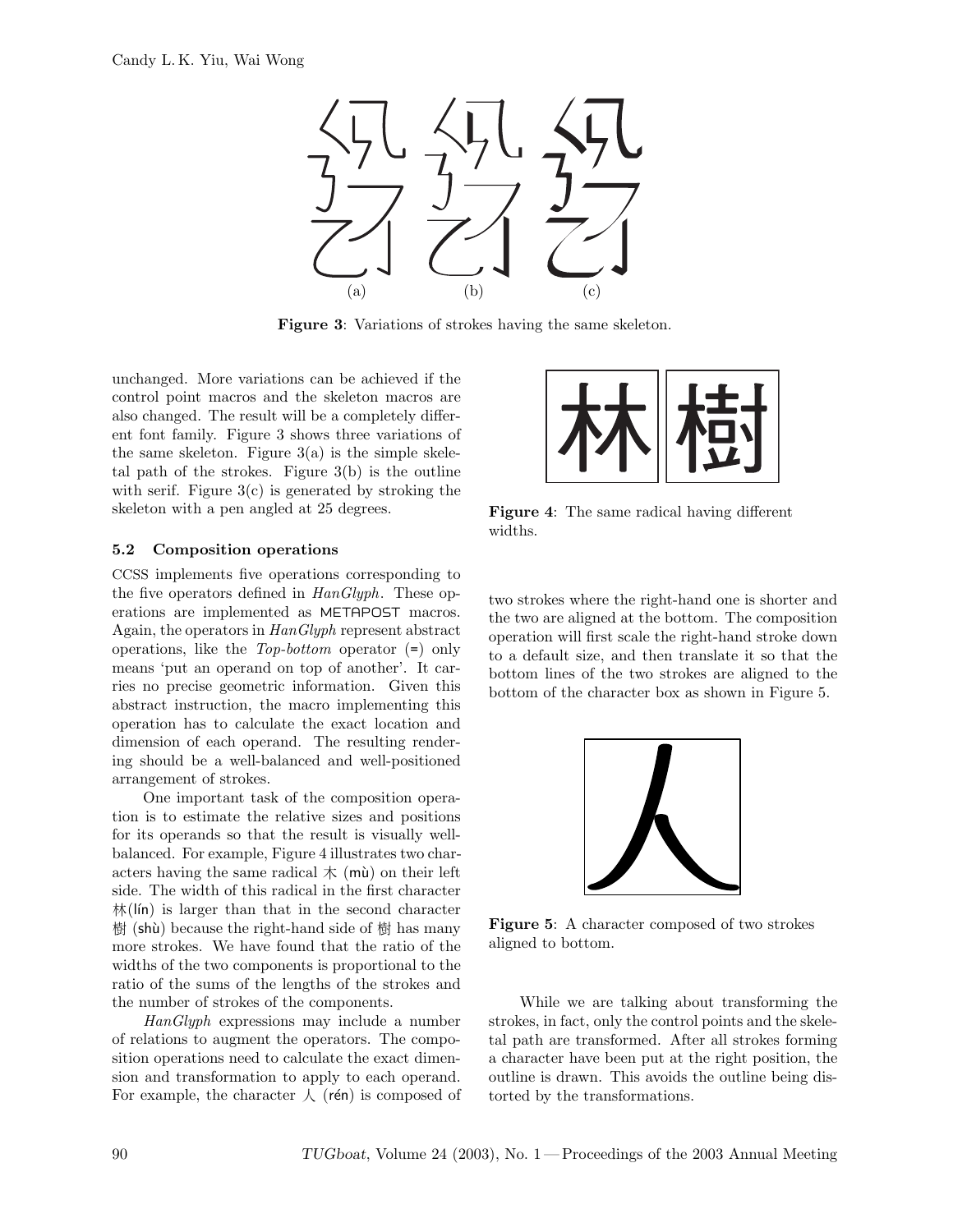# 5.3 HanGlyph to METAPOST translation

The front-end of the CCSS is the translator that converts HanGlyph expressions into METAPOST programs. The current implementation of the translator puts each HanGlyph expression into a META-POST figure. Within each figure, the appropriate sequence of composition operation macros is called to render the character. The output of the system is a set of PostScript files.

This implementation provides a simple way to render the  $HanGlyph$  expressions and obtain previews of the characters. It facilitates the fine-tuning of the composition operations. Future implementations can streamline the process according to the requirements of the target application. For instance, a back-end processor can be added to convert the PostScript output into a particular format, such as a PostScript Type 3 font.

# 5.4 The syntax of HanGlyph

Figure 6 shows the concrete syntax of HanGlyph in an augmented BNF notation.

# 6 Conclusion

This paper describes an attempt to synthesize Chinese characters from an abstract description. A Chinese character description language known as Han-Glyph has been defined. A Chinese character synthesis system is being developed. It is implemented in METAPOST and C, and the output is rendered in PostScript. The preliminary results show that the approach is very promising. Some of the characters generated by the CCSS are shown in Figure 7.

Currently, we are in the process of fine-tuning the composition parameters. We hope the system is able to produce visually pleasing characters. There are many factors that may affect the quality of the output, for example, the thickness of the strokes, the allocation of the space occupied by each component, and so on. Therefore, a considerable amount of experimentation is required to detemine a set of parameters for composing characters.

There are many applications of such a system. The most important ones are in exchanging Chinese textual information in an open, heterogenous environment, and in Chinese font generation.

# References

- [1] 蘇培成 (SU Pei Cheng). 二十世紀的現代漢字研  $\mathfrak{F}$  (The 20th century research on modern Chinese characters). 書海出版社 (Su Hai Press), 2001.
- [2] 劉連元 (LIU Lian Yuan). 漢字拓扑結構分析 (Analysis of the topological structure of Chinese characters). In 漢字. 上海教育出版社 (Shanghai Education Press), 1993.
- [3] John Hobby and Gu Guoan. A Chinese metafont? TUGboat, 5(2):119–136, 1984.
- [4] Don Hosek. Design of Oriental characters with METAFONT. TUGboat, 10(4):499–501, 1989.
- [5] Fan Jiangping. Towards intelligent Chinese character design. In Raster Imaging and Digital Typography II (RIDT91), pages 166–176. Cambridge University Press, 1992.
- [6] Donald E. Knuth. The METAFONTbook. Addison-Wesley, 1986.
- [7] Soon-Bum Lim and Myung-Soo Kim. Oriental character font design by a structured composition of stroke elements. Computer-aided design, 27(3):193–207, 1995.
- [8] 傅永和 (FU Yong He). 漢字結構和構造成分 的基楚研究 (Basic research on the structure of Chinese characters and their constituents). 上海教育出版社 (Shanghai Education Press), 1993.
- [9] 傅永和 (FU Yong He). 中文信息處理  $(Chi$ nese information processing). 廣東教育出版社 (Guangdong Education Press), 1999.
- [10] Sakai Toshiyuki, Nagao Makoto, and Terai Hidekazu. A description of Chinese characters using subpatterns. Information Processing Society of Japan Magazine, 10:10–14, 1970.
- [11] Dong YunMei and Li Kaide. A parametric graphics approach to Chinese font design. In Raster Imaging and Digital Typography II (RIDT91), pages 156–165. Cambridge University Press, 1992.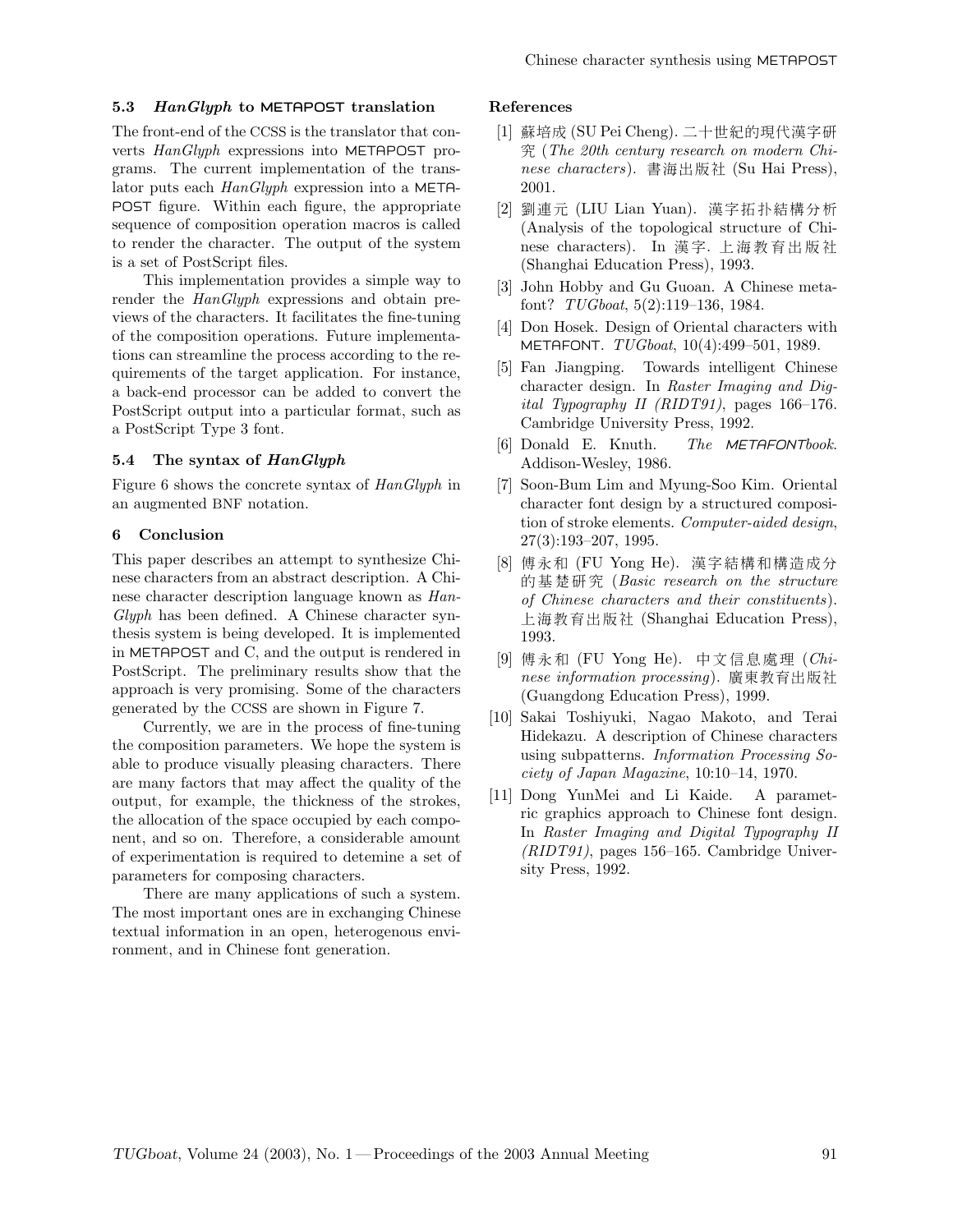| $\langle hanglyph \rangle$                   | $\therefore =$        | $\langle expr \rangle +$                                                                         | (1)  |
|----------------------------------------------|-----------------------|--------------------------------------------------------------------------------------------------|------|
| $\langle \text{expr} \rangle$                | $::=$                 | $\langle g yph\_expr \rangle   \langle macro \rangle   \langle char \rangle$                     | (2)  |
| $\langle$ glyph_expr $\rangle$               | $\cdots$              | $\langle glyph \rangle$ ;                                                                        | (3)  |
| $\langle macro\rangle$ ::=                   |                       | $\text{let}(\langle id \rangle) \{\langle glyph \rangle\}$                                       | (4)  |
| $\langle char \rangle$                       | $\therefore =$        | char( $\langle code \rangle$ ){ $\langle glyph \rangle$ }                                        | (5)  |
| $\langle glyph \rangle$                      | $::=$                 | $\langle glyph \rangle \langle glyph \rangle \langle opn \rangle$                                | (6)  |
|                                              |                       | $\langle stroke \rangle$                                                                         |      |
|                                              |                       | $\langle id \rangle$                                                                             |      |
| $\langle opn\rangle$                         | $::=$                 | $\langle parallel\_operator \rangle$ $\langle parallel_{rels} \rangle$                           | (7)  |
|                                              |                       | $\mathcal{Q}_{full\_enc\_rels}$                                                                  |      |
|                                              |                       | $\hat{\ }$ $\langle dir\_all \rangle \langle half\_enc\_rels \rangle$                            |      |
|                                              |                       | $+\langle cross_{\textit{res}}\rangle$                                                           |      |
| $\langle parallel\_{operator}\rangle$        | $::=$                 | $=$                                                                                              | (8)  |
| $\langle \textit{dir} \rangle$               | $\mathrel{\mathop:}=$ | (E S W N e s W n)                                                                                | (9)  |
|                                              |                       | $\langle dir\_all \rangle$ ::= $\langle dir \rangle$   . (NE   SE   NW   SW   ne   se   nw   sw) | (10) |
| $\langle parallel_{\text{rels}} \rangle$ ::= |                       | $\langle dimens \rangle? \langle aligns \rangle? \langle touch \rangle? \langle scale \rangle?$  | (11) |
| $\langle full\_enc\_rels \rangle$ ::=        |                       | $\langle dimens \rangle? \langle touch \rangle? \langle scale \rangle?$                          | (12) |
| $\langle half\_enc\_rels \rangle$ ::=        |                       | $\langle dimens \rangle? \langle aligns \rangle? \langle touch \rangle? \langle scale \rangle?$  | (13) |
| $\langle cross_rels \rangle$                 | $::=$                 | $\langle dimens \rangle ? \langle align \rangle ?$                                               | (14) |
|                                              |                       | $(\langle align \rangle   \langle intercept \rangle) ? \langle scale \rangle?$                   |      |
| $\langle intercept\rangle$                   | $\therefore =$        | $*\langle dir \rangle (\langle +int \rangle (\langle real \rangle ? \langle int \rangle ?))$ ?   | (15) |
| $\langle$ dimens $\rangle$                   | $\mathrel{\mathop:}=$ | $\langle comp \rangle (\langle comp \rangle   \langle num \rangle)$ ?                            | (16) |
|                                              | $\mathbf{I}$          | $\langle num \rangle \langle comp \rangle?$                                                      |      |
|                                              | $\mathsf{I}$          | $\langle num \rangle$ , $\langle num \rangle$                                                    |      |
| $\langle comp \rangle$                       |                       | $ ::= \langle \langle   \rangle   \langle \langle   \rangle   \rangle  $                         | (17) |
| $\langle aligns \rangle$                     |                       | $ ::= \langle align \rangle \langle align \rangle?$                                              | (18) |
|                                              |                       | $\langle align \rangle$ ::= ' _ [ ] #                                                            | (19) |
|                                              |                       | $\langle touch \rangle ::= \tilde{\ } \langle dir\_spec \rangle *$                               | (20) |
|                                              |                       | $!^{\sim}(\langle dir\_spec \rangle \langle num \rangle?)$                                       |      |
| $\langle \textit{dir\_spec} \rangle$ ::=     |                       | $(\,.\,\langle\,dir\rangle)\,+\,$                                                                | (21) |
|                                              |                       | $\langle scale \rangle$ ::= $\angle$ / $\langle num \rangle$ ?                                   | (22) |
|                                              |                       | $\langle num \rangle$ ::= $\langle int \rangle   \langle real \rangle$                           | (23) |
|                                              |                       |                                                                                                  |      |

Figure 6: The syntax of  $\text{HanGlyph}$  descriptions.